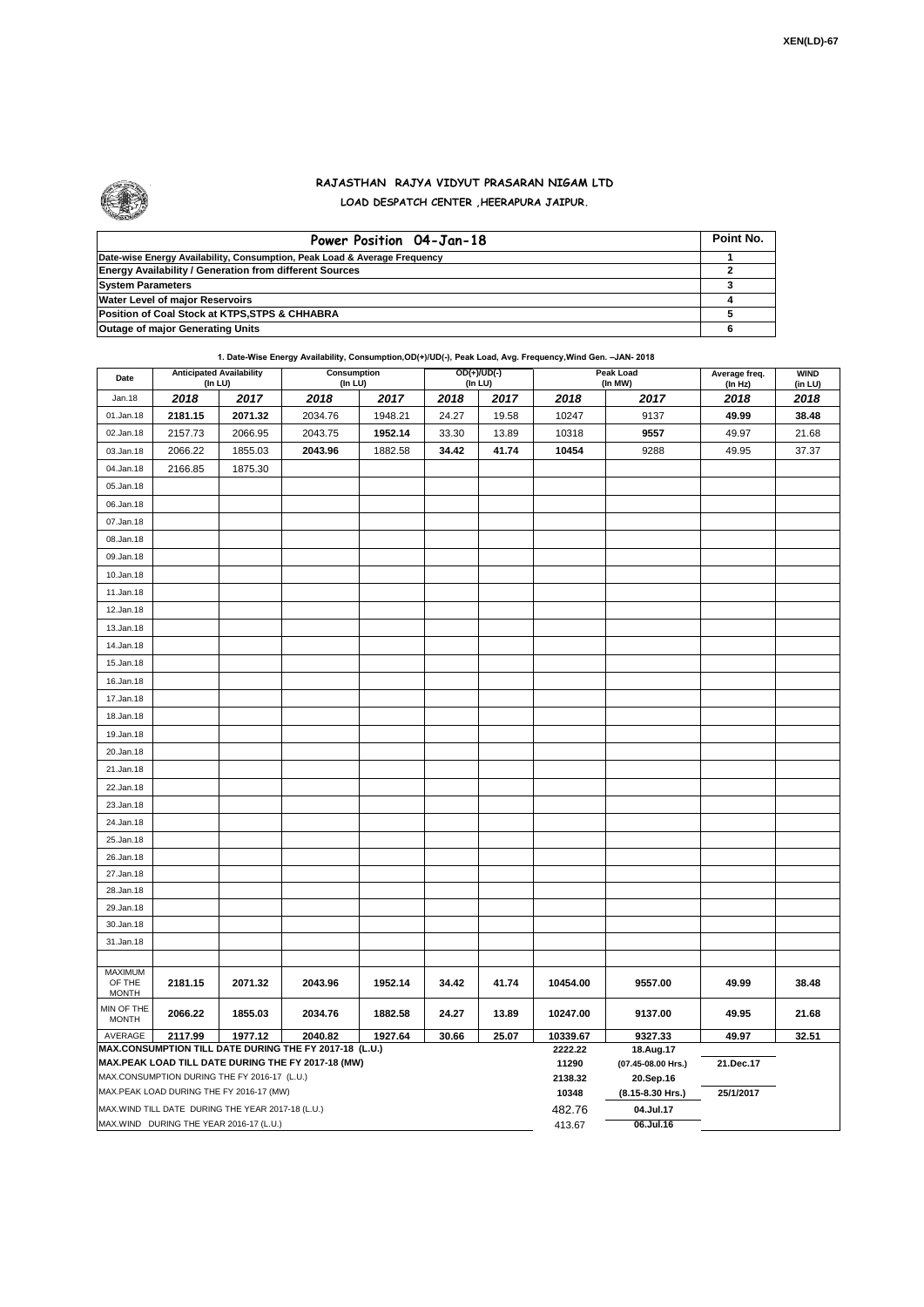| 2. Anticipated Availability/Generation From Different Sources |  |  |  |  |  |
|---------------------------------------------------------------|--|--|--|--|--|
|---------------------------------------------------------------|--|--|--|--|--|

| S.No.               | (In LU)<br>Sources Available to Rajasthan / Installed           | Prior              | Prior              | Actual             |
|---------------------|-----------------------------------------------------------------|--------------------|--------------------|--------------------|
|                     | Capacity as on 30.09.2016                                       | assessment of      | assessment of      | Energy             |
|                     | (In MW)                                                         | Avail. For next    | Avail.             | <b>Received</b>    |
|                     |                                                                 | Dav                |                    |                    |
|                     |                                                                 |                    | $3 - Jan-18$       |                    |
| 1<br>$\overline{2}$ | KTPS (1240/1240)<br>STPS (1500/1500)                            | 244.00<br>165.00   | 202.00<br>165.00   | 196.42<br>156.52   |
| 3                   | DHOLPUR GAS CCPP (330/330)                                      | 0.00               | 0.00               | 0.00               |
| 4                   | RAMGARH (273.5/273.5)                                           | 11.00              | 11.00              | 10.85              |
| 5                   | RAPP-A(200/200)                                                 | 43.00              | 43.00              | 43.83              |
| 6                   | MAHI (140/140)                                                  | 0.00               | 0.00               | 7.18               |
| 7                   | CHAMBAL (RPS+JS) (135.5/271)                                    | 38.62              | 38.62              | 37.36              |
| 8                   | <b>GIRAL LIGNITE (250/250)</b>                                  | 0.00               | 0.00               | 0.00               |
| 9                   | CHHABRA TPS 1000/1000)                                          | 164.00             | 164.00             | 160.83             |
| 10                  | ADANI (TPS) + KALISINDH (TPS)<br>(1200+1200/1320+1200)          | 505.00             | 421.00             | 402.54             |
| 11                  | WIND FARM (3980.40/4119.15)                                     | 41.00              | 47.00              | 37.37              |
| 12                  | SOLAR POWER(737.70/1295.70)                                     | 0.00               | 0.00               | 3.06               |
| 13                  | CAPTIVE POWER PLANTS                                            | 0.00               | 0.00               | 0.00               |
| 14                  | REGIONAL (INTRA STATE) O.A. (VLTPS)                             | 0.00               | 0.00               | 0.00               |
| 15                  | OPEN ACCESS                                                     | $-3.38$            | $-4.95$            | $-4.95$            |
| 16                  | BIOMASS - (101.95/119.25)                                       | 3.00               | 5.00               | 3.07               |
| 17                  | BARSINGHSAR LTPS(250/250)                                       | 54.00              | 54.00              | 53.07              |
| 18                  | RAJWEST (1080/1080)<br><b>TOTAL (A): 1-18</b>                   | 201.00<br>1466.24  | 201.00<br>1346.67  | 193.76<br>1300.91  |
| 19                  | <b>BBMB COMPLEX</b>                                             |                    |                    |                    |
|                     | a) BHAKRA(230.79/1516.3)                                        | 30.10              | 30.09              | 29.93              |
|                     | b) DEHAR (198/990)                                              | 5.88               | 5.25               | 5.49               |
|                     | c) PONG (231.66/396)                                            | 37.02              | 35.21              | 37.78              |
|                     | TOTAL : a TO c                                                  | 73.00              | 70.56              | 73.20              |
| 20                  | <b>CENTRAL STATIONS</b>                                         |                    |                    |                    |
|                     | d) SINGRAULI (300/2000)                                         | 89.80              | 92.53              | 93.51              |
|                     | e) RIHAND<br>(310.24/3000)<br>f) UNCHAHAR-I(20/420)             | 128.41<br>5.98     | 130.49<br>16.50    | 130.34<br>8.42     |
|                     | q) UNCHAHAR-II& III(61/630)                                     | 23.76              | 35.05              | 27.12              |
|                     | h) INDIRA GANDHI STPS(JHAJHAR) 0.00/1500)                       | 0.00               | 0.00               | 0.00               |
|                     | i) NCTPS DADRI St-II (43.22/980) + DADRI-TH                     | 17.53              | 17.21              | 18.47              |
|                     | j) DADRI GAS (77/830)                                           | 0.58               | 5.49               | 5.35               |
|                     | k) ANTA<br>(83.07/419)                                          | 1.54               | 0.00               | 0.00               |
|                     | I) AURAIYA<br>(61.03/663)                                       | 0.00               | 0.00               | 0.00               |
|                     | m) NAPP<br>(44/440)                                             | 9.89               | 9.89               | 9.89               |
|                     | n) RAPP-B<br>(125/440)                                          | 16.75              | 16.75              | 16.75              |
|                     | o) RAPP-C<br>(88/440)<br>p) SALAL<br>(20.36/690)                | 20.10<br>0.71      | 20.10<br>0.73      | 20.10<br>0.68      |
|                     | (70.37/720)<br>q) URI                                           | 3.32               | 3.39               | 3.14               |
|                     | r) TANAKPUR<br>(10.86/94)                                       | 0.35               | 0.39               | 0.39               |
|                     | s) CHAMERA –I (105.84/540)                                      | 3.14               | 3.14               | 3.14               |
|                     | t) CHAMERA-II (29.01/300)                                       | 1.02               | 1.02               | 0.95               |
|                     | u) CHAMERA-III (25.21/231)                                      | 0.71               | 0.71               | 0.71               |
|                     | v) DHAULIGANGA (27/280)                                         | 0.89               | 0.88               | 0.88               |
|                     | w) DULHASTI (42.42/390)                                         | 2.90               | 2.50               | 2.72               |
|                     | x) SEWA (13/120)<br>y) NJPC (112.00/1500)+RAMPUR(31.808/412.02) | 0.43<br>6.93       | 0.43<br>6.93       | 0.43<br>6.93       |
|                     | z) TEHRI (75/1000)                                              | 7.01               | 7.01               | 7.01               |
|                     | aa) KOTESHWR (33.44/400) + PARBATI3 (56.73/520)                 | 2.55               | 2.55               | 5.74               |
|                     | ab) TALA                                                        | 0.22               | 0.34               | 0.34               |
|                     | ac) MUNDRA UMPP (380/4000)                                      | 67.43              | 65.29              | 65.29              |
|                     | ad) SASAN (372/3960)                                            | 88.56              | 88.68              | 88.68              |
|                     | ae) FRKKA+KHLGN+TLCHR (70.18/3940)                              | 26.07              | 26.65              | 26.54              |
|                     | af) URS POWER(DADRI TH-I)                                       | 0.00               | 0.00               | 0.00               |
|                     | TOTAL SCHEDULE(a TO af)                                         | 599.58             | 625.20             | 616.72             |
|                     | <b>LOSSES</b><br>NET SCHEDULED                                  | $-38.10$<br>561.48 | $-39.80$<br>585.40 | $-42.24$<br>574.47 |
| 21                  | BILATERAL (REG.) EXCL. BANKING                                  | 3.46               | 3.69               | 3.69               |
| 22                  | <b>BANKING</b>                                                  | 15.74              | 15.74              | 15.74              |
| 23                  | BILATERAL(INTER-REG.). EXCLUDING (ISOA &                        | 113.16             | 113.81             | 113.16             |
| 24                  | <b>BANKING)</b><br>INTER STATE OPEN ACCESS (BILATERAL+IEX)      | 3.38               | 4.95               | 4.95               |
|                     |                                                                 |                    |                    |                    |
| 25                  | <b>INDIAN ENERGY EXCHANGE</b><br><b>TOTAL(B): (19 TO 25)</b>    | 3.40<br>700.61     | $-3.38$<br>719.55  | $-3.38$<br>708.63  |
|                     | TOTAL GENERATION (A +B) : 1 TO 25                               |                    |                    | 2009.54            |
|                     | OVER DRAWAL (+)/UNDER DRAWAL (-)                                |                    |                    | 34.42              |
|                     | <b>GRAND TOTAL</b>                                              | 2166.85            | 2066.22            | 2043.96            |
|                     |                                                                 | 1875.30            | 1855.03            | 1882.58            |